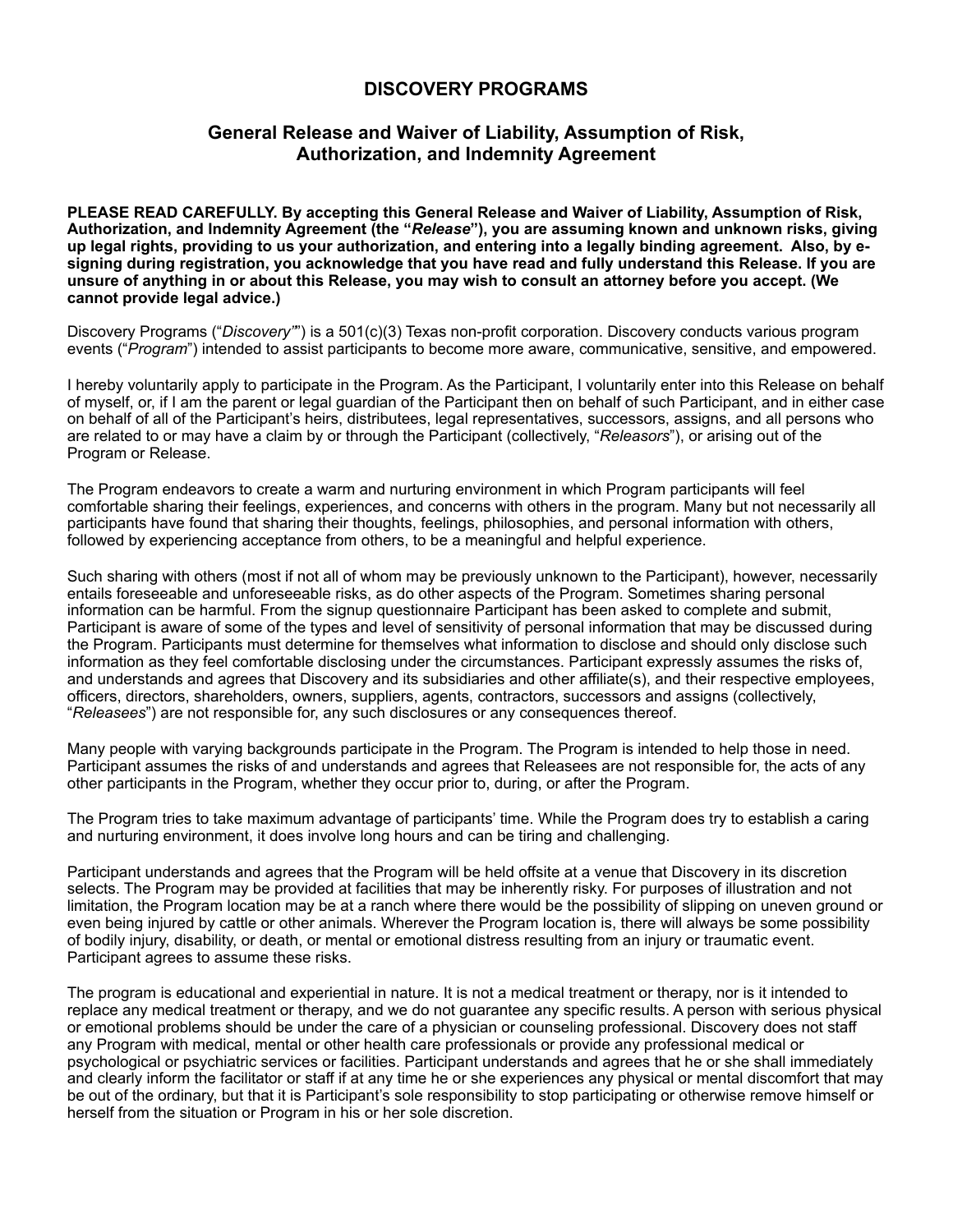Discovery reserves the right to refuse enrollment to, or to stop the participation of, any Participant (i) whose condition is, in its sole determination, beyond its capability to provide proper care, or (ii) who, in its sole determination, is disruptive, uncooperative or poses a threat to the health or safety of other participants or staff or others. In the event of any injury or problem, it is possible that Releasees would need to arrange for medical care or take the Participant to a medical facility. By signing this Release, you authorize Releasees to do so. No refunds are available for absences, dismissals, or withdrawals by the Participant. I hereby assume and agree to waive as to Releasees all costs and expenses, including but not limited to program fees, transportation, lodging, meals, and other fees, costs and expenses related to or arising out of my participation in the Program.

**I hereby acknowledge, understand, and agree that I am fully informed that the Program is inherently dangerous, involve both known and unknown risks, and may result in personal injury or death. I understand and agree that Releasees have no control over the acts of third parties, the weather, acts of God, war, or other**  *force majeure* **events.** 

**I acknowledge, understand, and agree that if Discovery believes I pose an imminent danger to myself or others that Discovery has the right and obligation to take appropriate action, including but not limited to informing proper authorities.** 

**I affirm and represent that I am in good physical and mental fitness to participate in the Program; that I am not under the influence of alcohol or any drugs that would cause such participation to harm me, or if I am taking medication, that I have seen a physician and have approval to so participate while under the influence of the medication/drugs.** 

**In consideration for permitting me to participate in the Program, I, on my own behalf and that of the Releasors, hereby: (i) voluntarily assume full responsibility for, and all risks of, any bodily injury, mental anguish, loss of consortium, permanent disability, death, or property damage arising out of the Program; (ii) agree to remise, release, acquit, satisfy, waive and forever discharge all claims, liabilities, actions, demands, expenses, costs, losses, and complaints, whether known or unknown, that I or any Releasors may have against Releasees arising out of my participation in the Program or the negligence or strict liability of anyone, including any of the Releasees, whether passive or active, sole or contributory ("***Claims***"); and (iii) with respect to any Claims waive the provisions of section 1542 of the Civil Code of California (and all similar laws of any other jurisdictions), which provides: "A general release does not extend to claims which the creditor does not know or suspect to exist in his or her favor at the time of executing the release, which if known by him or her must have materially affected his or her settlement with the debtor." However, this limitation does not limit or exclude any liability to the extent not permitted by applicable law. I further expressly agree to defend, indemnify, and hold harmless Releases, and each of them, from and against any and all Claims.** 

**I understand and agree that my sole and exclusive remedy against Releasors arising out of my participation in the Program is a refund of the amount actually paid to Discovery for the Program fee. Any action arising out of such participation or this Release must be commenced within one year after the cause of action has accrued.** 

**I understand and agree that Releasees make no warranties or representations about these matters, except to acknowledge the inherent dangers of the Program that cannot be eliminated regardless of the care taken to avoid injuries or property damage. Any oral or written (including electronic) representations that are inconsistent with the foregoing are not authorized and are specifically disclaimed.**

This Release contains the entire agreement and understanding among the parties and supersedes any and all prior oral and written agreements and understandings. I agree that no representation, warranty, condition, understanding or agreement of any kind with respect to the subject matter hereof shall be relied upon by the parties unless incorporated herein. This Agreement may not be modified except by an express written agreement signed by the President of Discovery.

This Release shall be governed, construed, and applied under the substantive laws of the State of Texas without consideration of its choice of law rules. Discovery shall be entitled to recover its reasonable attorneys' fees and reasonable costs in any action or proceeding arising out of the Program or this Release. The exclusive jurisdiction and venue of any action with respect to this Release shall be the appropriate state and U.S. federal courts having within their jurisdiction Austin, Texas, and Releasors each submits itself to the exclusive jurisdiction and venue of such courts for the purpose of any such action.

The parties desire that each of the provisions of this Release shall be enforced to the fullest extent permissible under the laws and public policies applied in each jurisdiction in which enforcement is sought and is proper. Accordingly, if any particular portion of this Release shall be adjudicated to be invalid or unenforceable, this Release shall not be